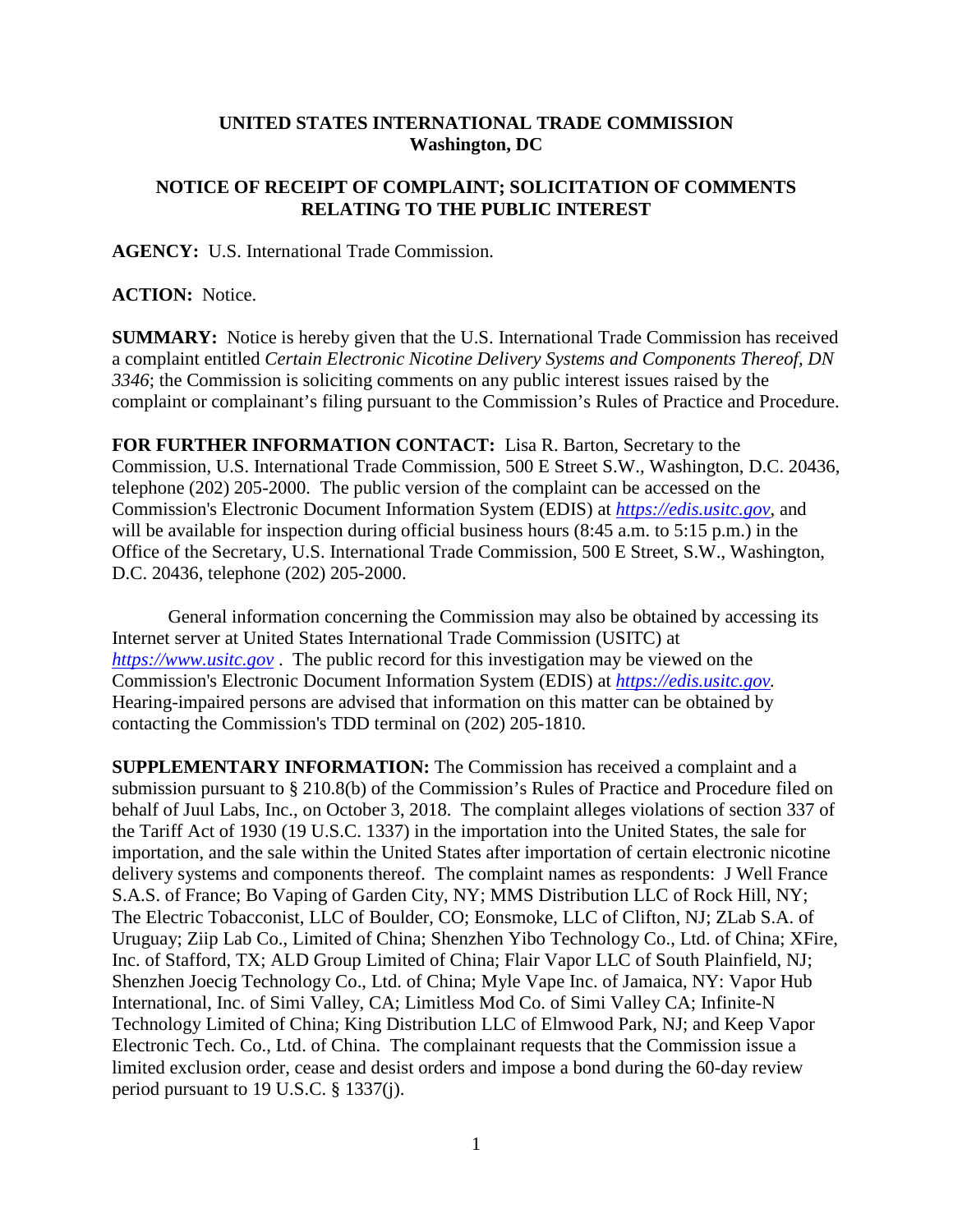Proposed respondents, other interested parties, and members of the public are invited to file comments, not to exceed five (5) pages in length, inclusive of attachments, on any public interest issues raised by the complaint or § 210.8(b) filing. Comments should address whether issuance of the relief specifically requested by the complainant in this investigation would affect the public health and welfare in the United States, competitive conditions in the United States economy, the production of like or directly competitive articles in the United States, or United States consumers.

In particular, the Commission is interested in comments that:

- (i) explain how the articles potentially subject to the requested remedial orders are used in the United States;
- (ii) identify any public health, safety, or welfare concerns in the United States relating to the requested remedial orders;
- (iii) identify like or directly competitive articles that complainant, its licensees, or third parties make in the United States which could replace the subject articles if they were to be excluded;
- (iv) indicate whether complainant, complainant's licensees, and/or third party suppliers have the capacity to replace the volume of articles potentially subject to the requested exclusion order and/or a cease and desist order within a commercially reasonable time; and
- (v) explain how the requested remedial orders would impact United States consumers.

Written submissions on the public interest must be filed no later than by close of business, eight calendar days after the date of publication of this notice in the *Federal Register*. There will be further opportunities for comment on the public interest after the issuance of any final initial determination in this investigation. Any written submissions on other issues should be filed no later than by close of business nine calendar days after the date of publication of this notice in the *Federal Register*. Complainant may file a reply to any written submission no later than the date on which complainant's reply would be due under  $\S 210.8(c)(2)$  of the Commission's Rules of Practice and Procedure (19 CFR 210.8(c)(2)).

Persons filing written submissions must file the original document electronically on or before the deadlines stated above and submit 8 true paper copies to the Office of the Secretary by noon the next day pursuant to § 210.4(f) of the Commission's Rules of Practice and Procedure (19 CFR 210.4(f)). Submissions should refer to the docket number ("Docket No. 3346) in a prominent place on the cover page and/or the first page. (*See* Handbook for Electonic Filing Procedures, **Electronic Filing Procedures**<sup>[1](#page-1-0)</sup>). Persons with questions regarding filing should contact the Secretary (202-205-2000).

 $\overline{a}$ 

<span id="page-1-0"></span><sup>1</sup> Handbook for Electronic Filing Procedures: